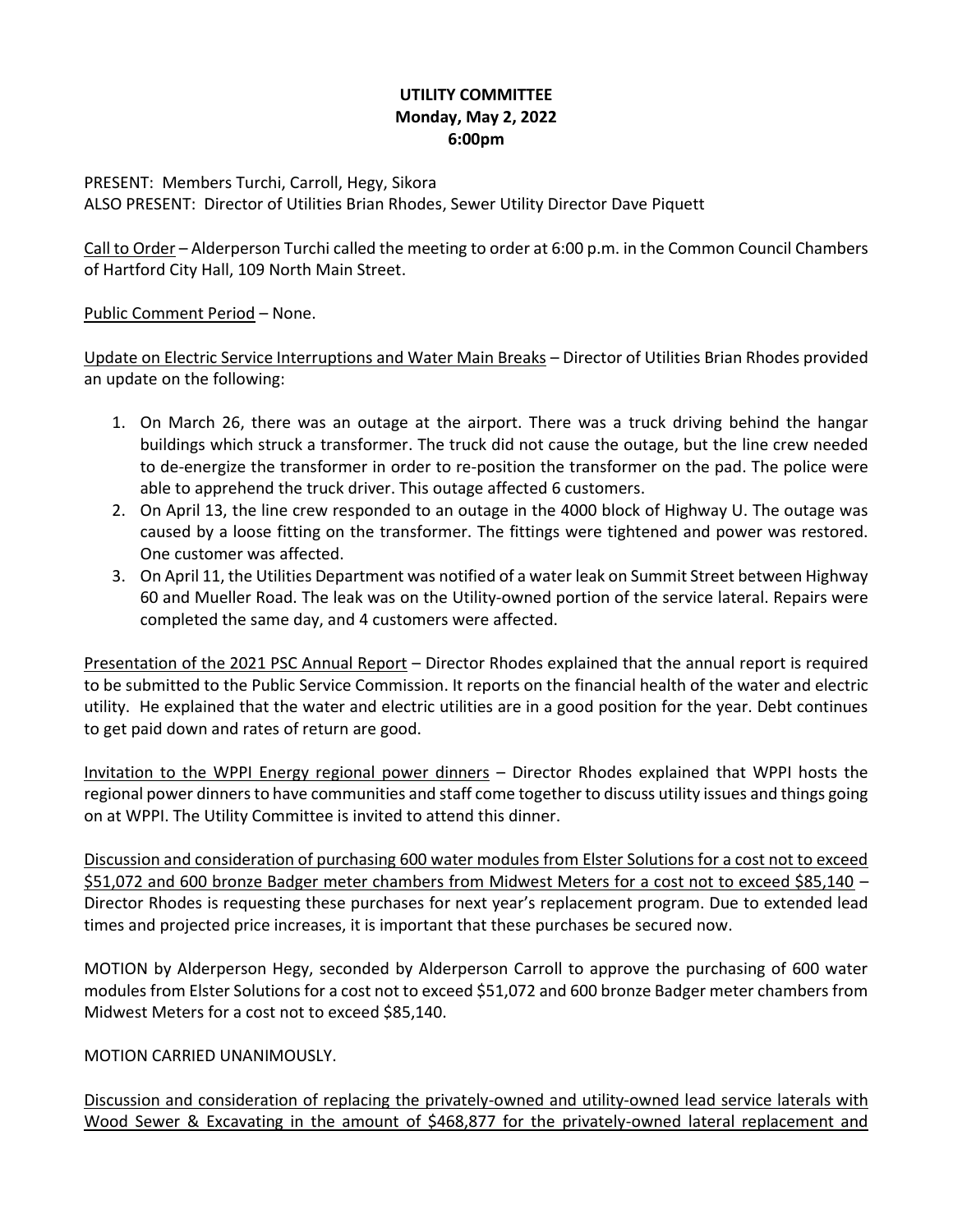# Utility Committee (05/02/2022)

\$112,136 for the utility-owned lateral replacement – Director Rhodes explained the city was awarded up to \$786,000 through a DNR grant to replace privately-owned lead service laterals. He also explained that the city used a different process to utilize these funds than last year. This year the city asked for bids for contractors to take over the entire program instead of allowing customers to choose a contractor from an approved list. The new format allows the city to save a considerable amount of money. The money saved would then go toward beginning to replace galvanized services in the city.

MOTION by Alderperson Carroll, seconded by Alderperson Sikora to approve replacing the privately-owned and utility-owned lead service laterals with Wood Sewer & Excavating in the amount of \$468,877 for the privately-owned lateral replacement and \$112,136 for the utility-owned lateral replacement.

### MOTION CARRIED UNANIMOUSLY.

Update on PFAS sampling for drinking water and wastewater – Director Rhodes explained that both water utility and wastewater are doing sampling for PFAS, sometimes referred to as a forever chemical. The water utility last sampled for PFAS in 2013 and the result was undetected. Since then, the DNR has offered a program for sampling drinking water. The testing is free, but if the results come back over the recommended level, the city is required to publicly notify of those results.

Director Piquett explained that wastewater was sampled by the DNR in May of 2021. The regulatory agencies have a combined enforcement standard of 20 ng/L for two specific compounds. The results of the 2021 sampling showed the city's sample was 14 ng/L. There will be more voluntary and mandatory sampling over the next 3 to 5 years.

Staffing updates for Hartford Electric – Director Rhodes explained electric utility is in a position to add a lineman next year. He stated that with the growth of the city and working with Slinger it is necessary to increase staff. He also added that the current line crew is aging and many are on track to retire at the same time. He is bringing this to the committee now because there is an opportunity to recruit a highly qualified individual for this position. Director Rhodes asked for feedback on adding a lineman in 2023 and the possibility for hiring this highly qualified individual before the end of 2022.

The committee was unanimous in the opinion that adding another lineman is in the best interest of the community, and there was no issue with potentially adding that person before year's end.

Update on Harrison Street project – Director Piquett explained that the project was sent out for bids and only one contractor came back with a bid. The bid was high and would put the project way over budget for sewer. Director Rhodes explained that this project is a carry-over project, which was originally budgeted for in 2019. This was offered as explanation as to why the bid came back high and over budget. It was also explained that the current project includes additions that were not budgeted for in 2019 and the budget was not adjusted as those additions were made. Director Rhodes explained there are three options that City Engineer John Griffin has proposed. The first is to continue the project as is. The second is to remove one of the additions, Troeller Court. The third option is to remove both additions, Troeller Court and Court Drive, and just work on Harrison Street.

Director Rhodes and Director Piquett also explained that while the bid was over what was originally budgeted, there are other funds available to cover the expense of completing the entire project. Director Piquett commented that there would be risks associated with only completing part of the project, including prices of materials and potentially hiring a different contractor that could give rise to other problems.